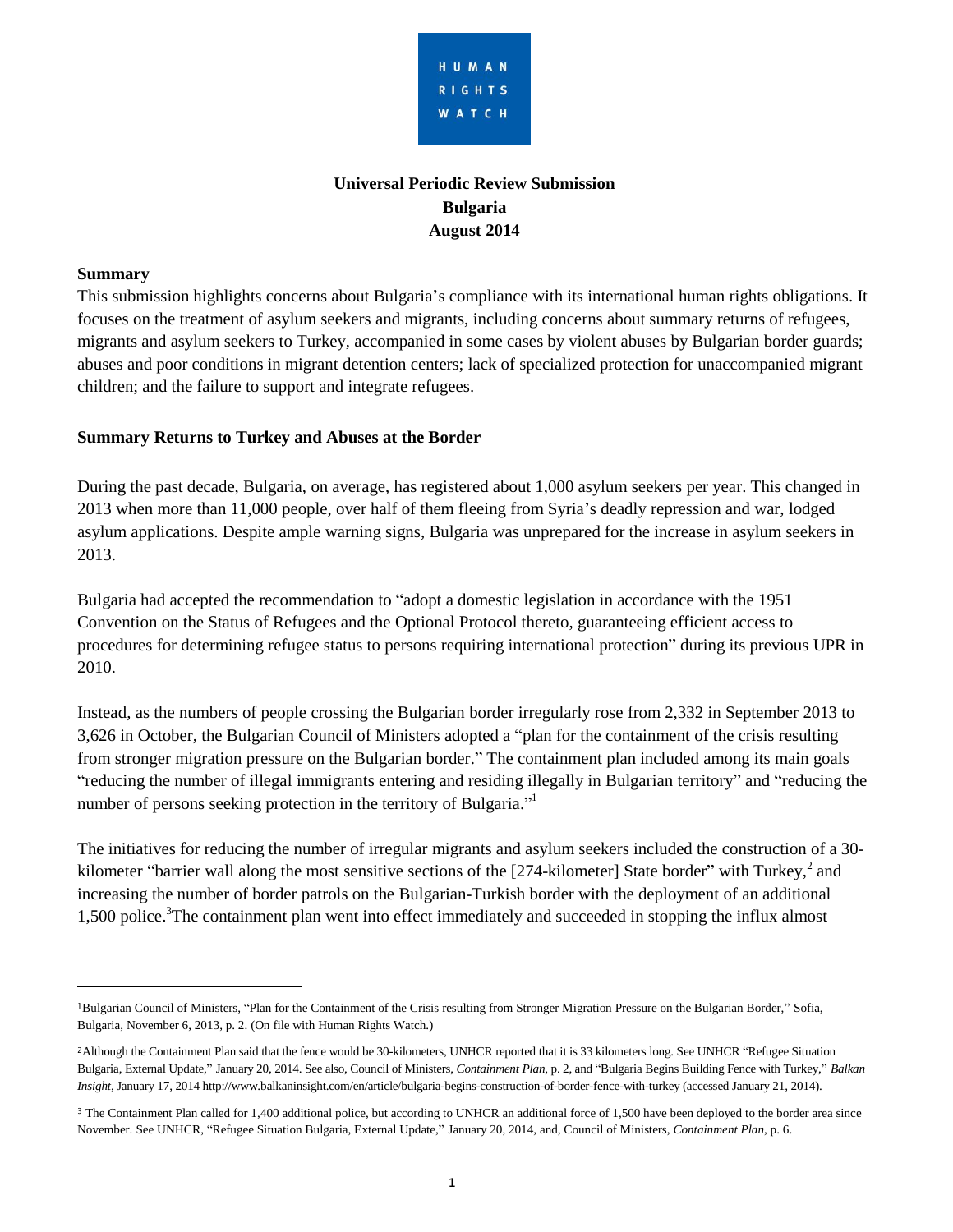entirely.According to information provided to UNHCR,1,514 irregular migrants arrived at the Bulgaria-Turkey border from January to June 2014, compared to over 3,600 who arrived in October 2013 alone.<sup>4</sup>

Human Rights Watch interviewed migrants who crossed or attempted to cross the Turkey-Bulgaria border before and after November 6, 2013. Migrants told HRW of having been summarily returned—or pushed back— after crossing from Turkey to Bulgaria or at the border even in the weeks before November 6, but combined with other measures, pushbacks accelerated after November 6 and a near complete shutdown of irregular border crossings occurred with the implementation of the containment plan on that date.

In the course of research for our April 2014 report, *[Containment](http://www.hrw.org/news/2014/04/29/bulgaria-asylum-seekers-summarily-expelled) Plan – Bulgaria's Pushbacks and Detention of Syrian and Other Asylum Seekers and [Migrants](http://www.hrw.org/news/2014/04/29/bulgaria-asylum-seekers-summarily-expelled)*, Human Rights Watch interviewed 41 people in both Bulgaria and Turkey in December 2013 and January 2014 who gave detailed accounts of 44 incidents involving at least 519 people, in which Bulgarian border police apprehended irregular border crossers in Bulgaria, sometimes significantly inside Bulgarian territory, and summarily returned them to Turkey without proper procedures and with no opportunity to lodge asylum claims. They included refugees from Syria. These border pushbacks also sometimes involved border guards using excessive force. The asylum seekers and migrants described being beaten with truncheons, electric shocks, kicked and verbally abused by Bulgaria border officials. Some also told HRW that Bulgarian border officials fired gunshots above their heads to discourage them from crossing into Bulgaria. A Syrian refugee told Human Rights Watch in September that he and 14 others had been pushed back from Bulgaria to Turkey in late August and some of them subjected to beatings and theft by Bulgarian border guards, which suggests that push backs continue at the Bulgaria-Turkey border.

The summary, and sometimes violent, returns of migrants at the Bulgaria-Turkey border violates the principle of non-refoulement under the 1951 Refugee Convention which prohibits the return of refugees "in any manner whatsoever" to places where their life or freedom would be threatened.<sup>5</sup>The principle of non-refoulement as it relates to the return of anyone to a place where they would be in danger of being subjected to torture is included in the Convention Against Torture or Other Inhuman or Degrading Treatment (CAT). The Universal Declaration of Human Rights also enshrines the right to seek and enjoy asylum.<sup>7</sup>Cases of violent returns at the border contravene the prohibition on ill-treatment under the International Covenant on Civil and Political Rights (ICCPR) and CAT.<sup>8</sup>

#### **Abuses and Poor Conditions in Migrant Detention Centers**

During its previous UPR, Bulgaria had accepted a recommendation to "Take all necessary measures to ensure that detention conditions fully meet international human rights standards, in accordance with Bulgaria's international obligations." There are two detention centers for irregular migrants operated by the Ministry of Interior: Lyubimets, located about 30 kilometers northwest of the Turkish borders, and Busmantsi, on the outskirts of Sofia. During Human Rights Watch's visit in December 2013, both centers were operating at full capacity. The centers held migrants primarily from north Africa. Both detention centers are locked and guarded prison-like buildings surrounded by high walls and barbed wire.

 4 UNHCR, "Syrian Refugees in Europe – What Europe Can Do to Ensure Protection and Solidarity," July, 2014, p. 8.

<sup>5</sup> Convention Relating to the Status of Refugees (Refugee Convention), 189 U.N.T.S. 150, entered into force April 22, 1954, Art. 1.A.2.

<sup>6</sup> International Covenant on Civil and Political Rights (ICCPR), 16 December 1966, U.N.T.S, vol. 999, Art. 14 and the Convention Against Torture Or Other Inhuman or Degrading Treatment, 10 December 1984, UNTS vol. 1465, Art. 3.

<sup>7&</sup>lt;br>Universal Declaration of Human Rights, 10 December 1948 <u>General [Assembly](http://daccess-ods.un.org/access.nsf/Get?Open&DS=A/RES/217(III)&Lang=E) resolution 217 A (III)</u>, Art. 14.

<sup>8</sup> ICCPR, Art. 7 and CAT Arts. 3 and 16.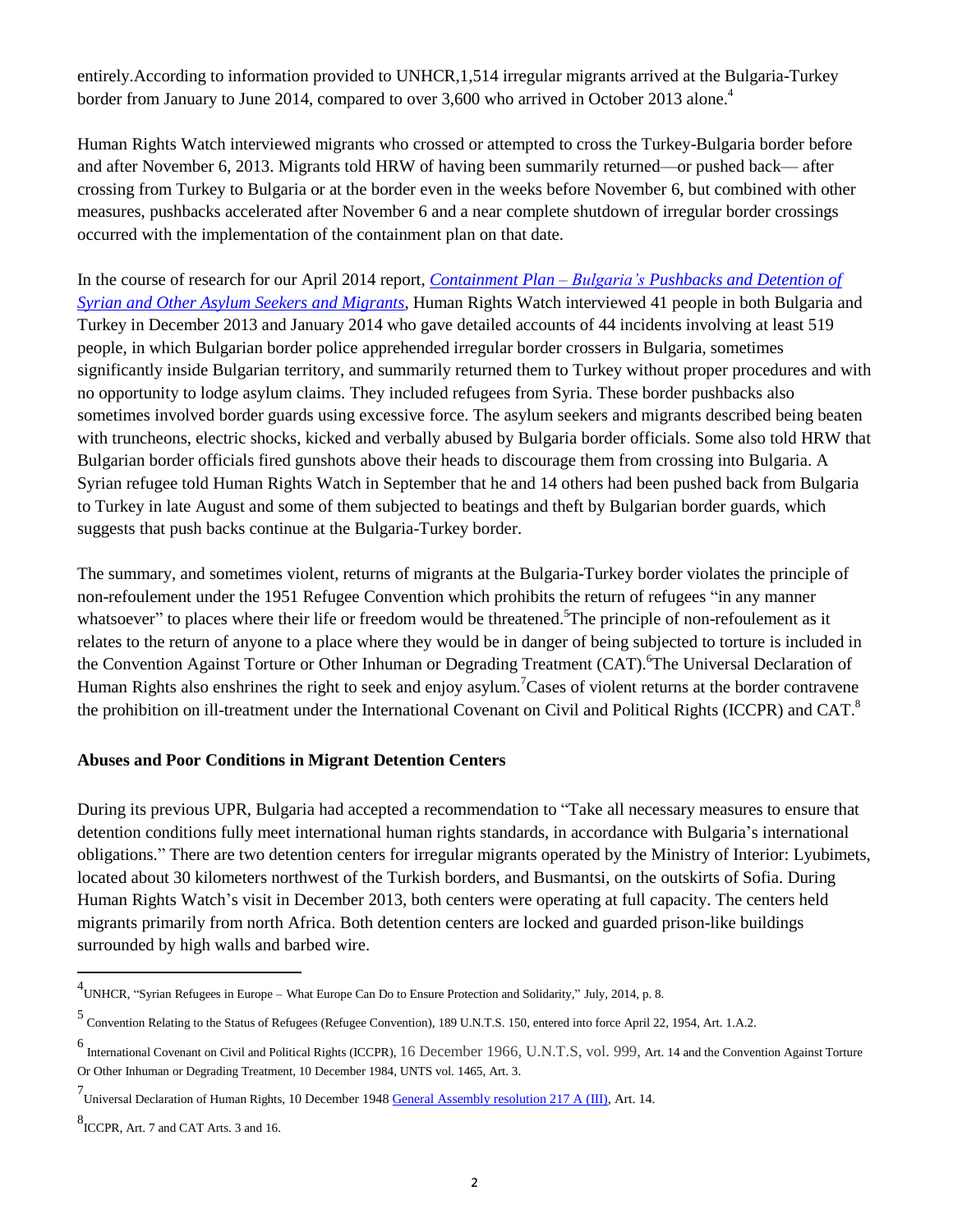Detainees in both facilities complained to Human Rights Watch about abusive, sometimes violent, treatment by guards, overcrowding and noise, tension among various nationality groups, dirty and insufficient toilets, inadequate ventilation, and the poor quality of the food. Detainees also complained that they had limited means to communicate with the outside world, as well as a lack of communication with guards and other authorities. This resulted in ignorance and confusion about procedures relating to release or to seeking asylum.

Abuses in migrant detention centers violate Article 10 of the ICCPR which requires that persons deprived of their liberty be treated with humanity and with respect for the inherent dignity of the human person. This also means that conditions in which migrants are held should take into account their status and needs.

## **Detention and Lack of Specialized Protection for Unaccompanied Migrant Children**

Bulgaria had not received any recommendation on the protection of unaccompanied migrant children during its previous UPR in 2010.

Bulgarian authorities have not published official data on the total number of unaccompanied migrant children in Bulgaria. According to the Ministry of Interior, Bulgarian border police apprehended 34 unaccompanied migrant children during 2013.

Human Rights Watch found at least three cases where unaccompanied migrant children were held together with adult detainees during 2013 in Lyubimets detention center in southern-central Bulgaria. The commander of the Lyubimets detention center also acknowledged to Human Rights Watch that no legal guardians were appointed for these unaccompanied children.

Detention of unaccompanied migrant children is contrary to Bulgaria's obligations under the Convention on the Rights of the Child, which states that the detention of children "shall be used only as a measure of last resort and for the shortest appropriate period of time."<sup>9</sup>

Bulgaria's Law on Asylum and Refugees provides that unaccompanied minors should be appointed a legal guardian in accordance with the general procedure prescribed in the Family Code or the Law on Child Protection. If guardians are not appointed, the law states that children should be represented in asylum proceedings by the Directorate of Social Support at the Social Assistance Agency in the Ministry of Labor and Social Policy. The UN Committee on the Rights of the Child has stated that countries should appoint a guardian or adviser as soon as an unaccompanied child is identified.<sup>10</sup>Such assistance does not happen in practice in Bulgaria, leaving children without assistance to ensure their basic needs are met and interests are protected. None of the unaccompanied children interviewed by Human Rights Watch in 2013 had been assigned a legal guardian. Without legal guardians, unaccompanied children in Bulgaria lack legal capacity, and therefore even when they receive refugee or humanitarian status, they are prevented from accessing social assistance, which puts them at further risk of exploitation and homelessness.

UNHCR in Bulgaria confirmed to Human Rights Watch that it is common practice that unaccompanied children are not appointed legal guardians and added that UNHCR had raised this issue on several occasions in meetings

 $\overline{a}$ 

<sup>9</sup> Convention on the Rights of the Child (CRC), adopted November 20, 1989, G.A. Res. 44/25, annex, 44 U.N. GAOR Supp. (No. 49) at 167, U.N. Doc. A/44/49 (1989), entered into force September 2, 1990, art. 37(b).

<sup>10</sup> UN Committee on the Rights of the Child, General Comment No. 6, para. 33.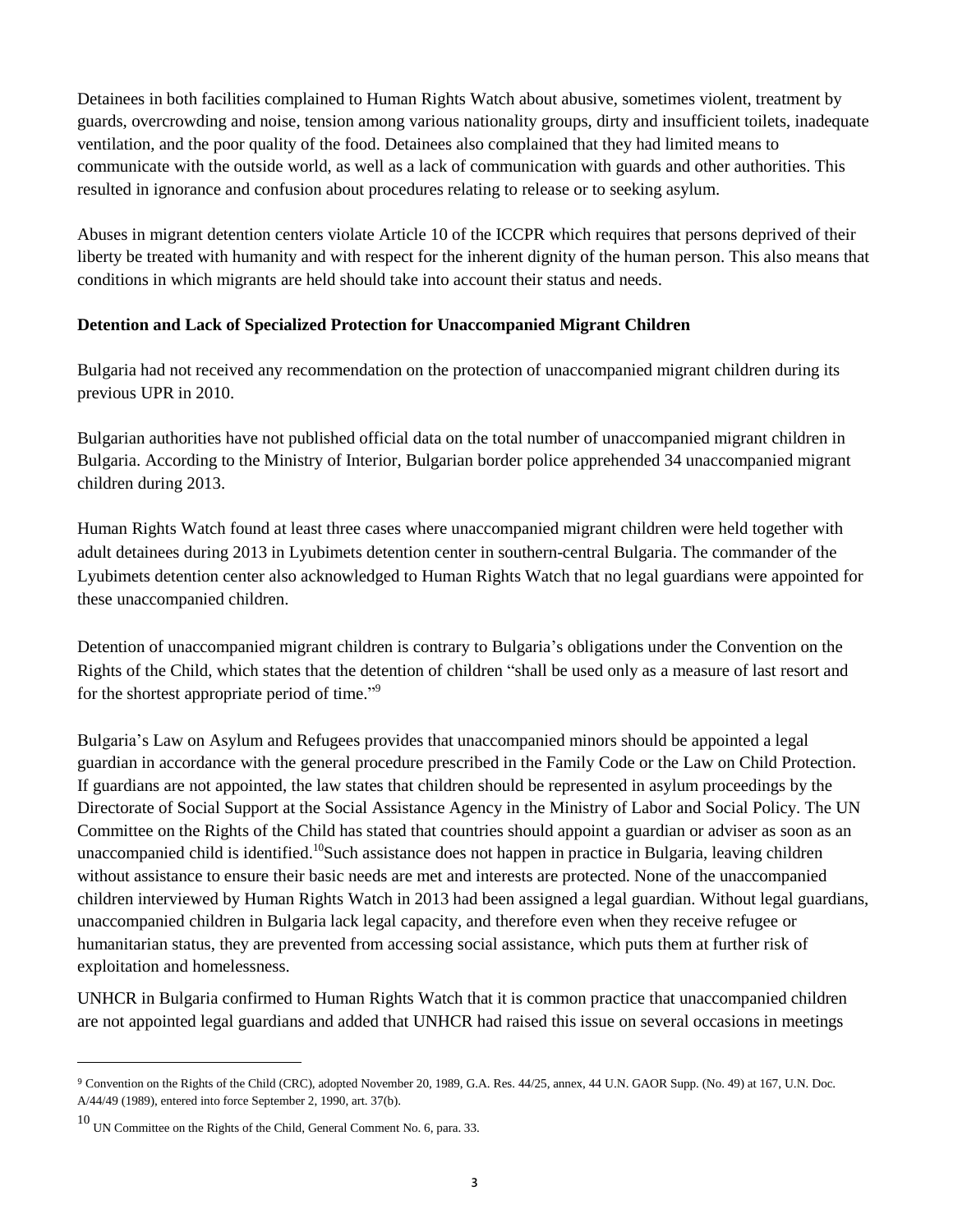with Bulgarian authorities. An analysis by a Bulgarian asylum law expert indicates that there are no explicit criteria or procedures set out for the appointment of legal guardians for foreign children in Bulgarian law.<sup>11</sup>

Unaccompanied children in Bulgaria are routinely accommodated together with adults in reception centers in poor conditions. The only center with accommodation for unaccompanied children is in Ovcha Kupel, in Sofia, but is not exclusively for unaccompanied children. Access to education is non-existent in the open reception centers for unaccompanied and accompanied children alike, in violation of Bulgaria's obligations under Article 22 of the Refugee Convention, Article 28 of the CRC, and Article 13 International Covenant on Economic, Social and Cultural Rights.

Bulgarian authorities do not have any specialized measures to conduct age verification or age assessment of people who appear or claim to be children. The absence of such procedures leaves unaccompanied children vulnerable to detention with adults.

## **Failure to Support and Integrate Refugees**

 $\overline{a}$ 

Despite an explicit provision in Bulgarian law for providing financial support for housing for six months after a person has been granted refugee or humanitarian status, residents of open centers were being told in 2013 that they had to leave open reception centers within five days of being granted refugee or humanitarian status, and were told they would be evicted after 14 days. However, establishing a residential address with the municipality where one resides is a prerequisite for civil registration, identity documents, and eligibility for social assistance.

This becomes a Catch-22 as major Bulgarian municipalities, such as Sofia and Plovdiv, discriminate against refugees and prevent them from obtaining permanent addresses, for example in Sofia, by setting as a requirement for municipal housing that at least one member per household should be a Bulgarian national having address registration and permanent address in the municipality for the past 10 years. By March 2014, the State Agency for Refugees (SAR) showed greater flexibility in allowing people to remain in reception centers after being granted protection.

Although a National Program for Integration of Refugees (NPIR) exists on paper, only relatively few refugees or beneficiaries of humanitarian status have been able to access the program; a total of 83 people started in the NPIR in 2011, but only 37 partially completed it. At the time of the Human Rights Watch visit, funding for the program had run out and new funding has not yet been approved.

SAR also fails to provide basic assistance in finding fair and low-cost housing. Nor does it give any guidance to those with refugee or humanitarian status regarding tenants' rights; laws and expectations with regard to rental contract; the importance of establishing permanent residency for purpose of obtaining national identification documents and a host of other social benefits. Article 21 of the Refugee Convention and Article 11.1 of the ICESCR require Bulgaria to ensure that refugees and beneficiaries of subsidiary protection have access to accommodations under equivalent conditions as other legally present third country nationals. Article 23 of the Refugee Convention requires Bulgaria to provide refugees and beneficiaries of subsidiary protection necessary social assistance at the same level as is provided for Bulgarian nationals.

<sup>11</sup> Valeria Ilareva, Dublin II Regulation, National Report, European Network for Technical Cooperation on the Application of the Dublin II Regulation, Bulgaria, May 2012